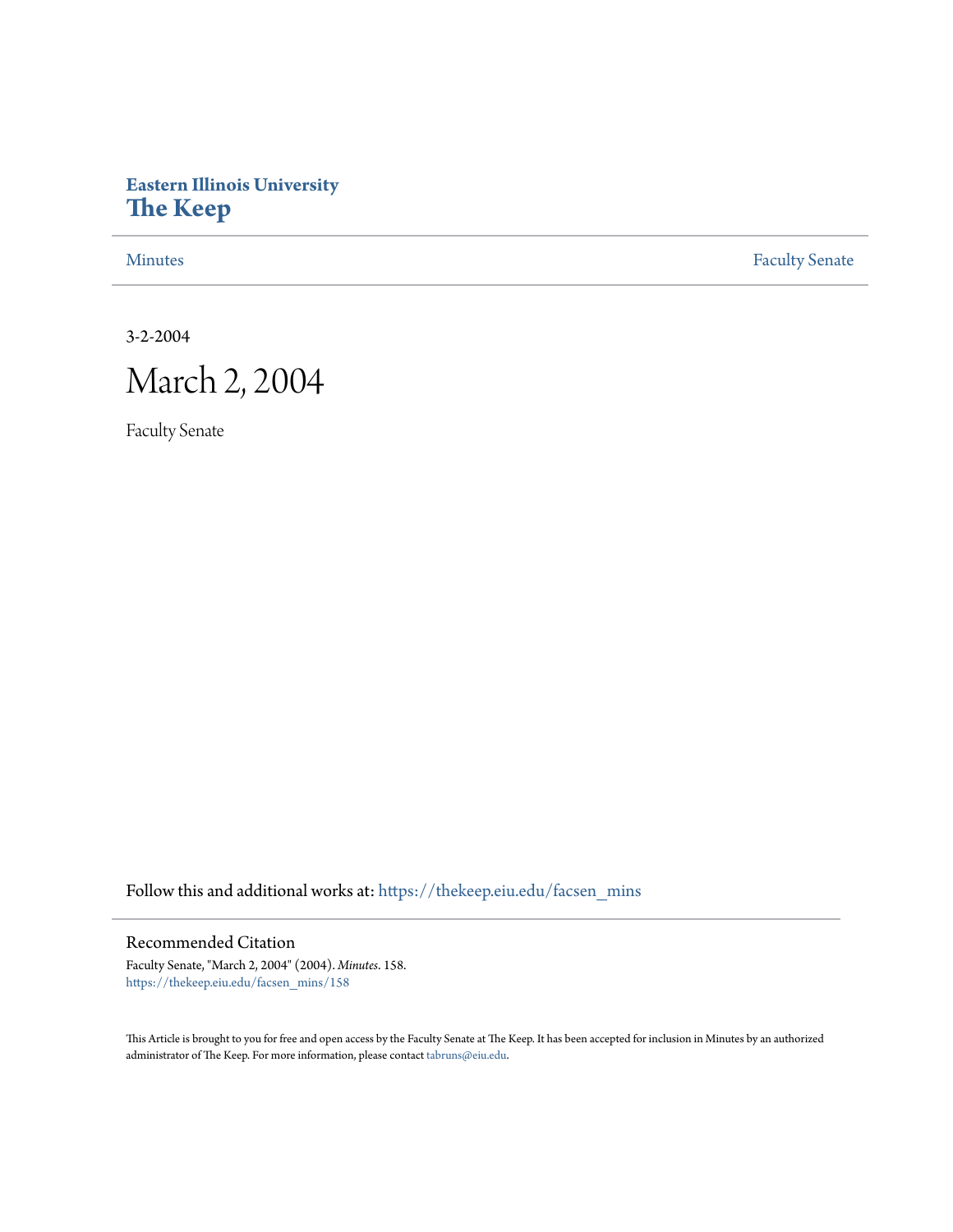### **FACULTY SENATE MINUTES FOR March 2, 2004 (Vol. XXXII, No. 23)**

The 2003-2004 Faculty Senate minutes and other information are available on the Web at www.eiu.edu/~FacSen. The Faculty Senate agenda is posted weekly on the Web, at Coleman Hall 3556, and on the third-level bulletin board in Booth Library. Note: These Minutes are not a complete verbatim transcript of the Senate meeting.

## **PETITIONS AND RESPONSES TO QUESTIONS FOR FACULTY ELECTIONS MUST REACH BARBARA LAWRENCE (4420 PHYSICAL SCIENCE) BY 5:00 P.M. WEDNESDAY, MARCH 10. Postings of open positions and other information can be found on the Faculty Senate's web site.**

**I. Call to order by Chair David Carpenter at 2:00 p.m.** (Booth Library Conference Room):

Present: J. Allison, R. Benedict, A. Brownson, D. Carpenter, B. Fischer, B. Lawrence, A. Haile Mariam, J. Pommier, S. Scher, J. Stimac, J. Wolski.

Excused: L. Comerford. Guests: Blair Lord, Amanda Sartore, Keile Lacy, Kyle Donash, Kevin Sampier.

#### **II. Approval of the Minutes and Forum Reports of February 24, 2004: Motion (Stimac/Wolski) to approve.** Yes: Haile Mariam, Wolski, Carwell, Benedict, Brownson, Stimac, Lawrence, Carpenter, Allison, Fischer, Pommier, Monipallil. Abstain: Scher. The motion passed.

#### **III. Announcements:**

- A. Senator Wolski: The Campus Advising Network's First-YearTelefund Conference takes place 12- 2:00 p.m. Thursday, March 4, in the Charleston/Mattoon Room.
- B. Senator Scher: The Distinguished Faculty Award Committee will meet Wednesday, March 3.
- C. Senator Lawrence will attend the Council of Illinois Faculty Senates on Wednesday, March 29. Among the topics for discussion are faculty workloads, retirement funding, and exclusive university contracts with venders and others. Senator Monipallil suggested that Lawrence ask the group to discuss the inappropriateness of the state's Ethics Bill as it relates to higher education. Provost Lord stated that the twelve universities are complying with the legislation with regard to strictures against blatant political activity but continue to seek legal guidance and definitive opinions concerning reportage of activities in 15-minute increments.

#### **IV. Communications:**

- A. Robert Augustine (2/24): E-mail thanking the Senate for hosting the International Programs Forum on Feb. 23 and for holding an "excellent Faculty Forum" on Feb 24.
- B. Les Hyder (2/24): E-mailed "legislative alert" regarding HB 4073, which would create a "`Higher Education Commission to establish criteria for tenure of public university professors'" and require "`each university to submit all decisions to grant or deny tenure to the Commission for approval.'" Moreover, the e-mail includes the following statement: "The Commission . . . would substitute a politically appointed governmental board for the judgment of the properly constituted campus components. This represents a dangerous intrusion by state government into academic freedom."
- C. President Hencken (2/23): E-mail announcing release of the "\$46 million for the renovation and expansion of the Doudna Fine Arts Center and for the upgrade of the electrical system on campus."
- D. Minutes of the Council of Chairs (11/19/03): The Minutes included statements of concern about fundraising related to Ruffalo Cody. Chairs were concerned about "donor intent" is violated when such a large percentage of proceeds go to Ruffalo Cody. Chairs also expressed that "there was little or no help from the university to advise departments regarding fundraising strategies." Chairs advised that "Jill Nilsen should again be invited to COC." Carpenter pointed out that the Minutes also include discussion of a parking proposal, a new "Incomplete" Grade Policy, the budget, and other matters. Provost Lord noted that the COC Minutes predate VP Nilsen's presentation to the Senate and other groups and that the chairs are now "happier," if not altogether "happy."
- E. J. Allison (2/19): Forwarded e-mail from Jeff Cooley announcing the first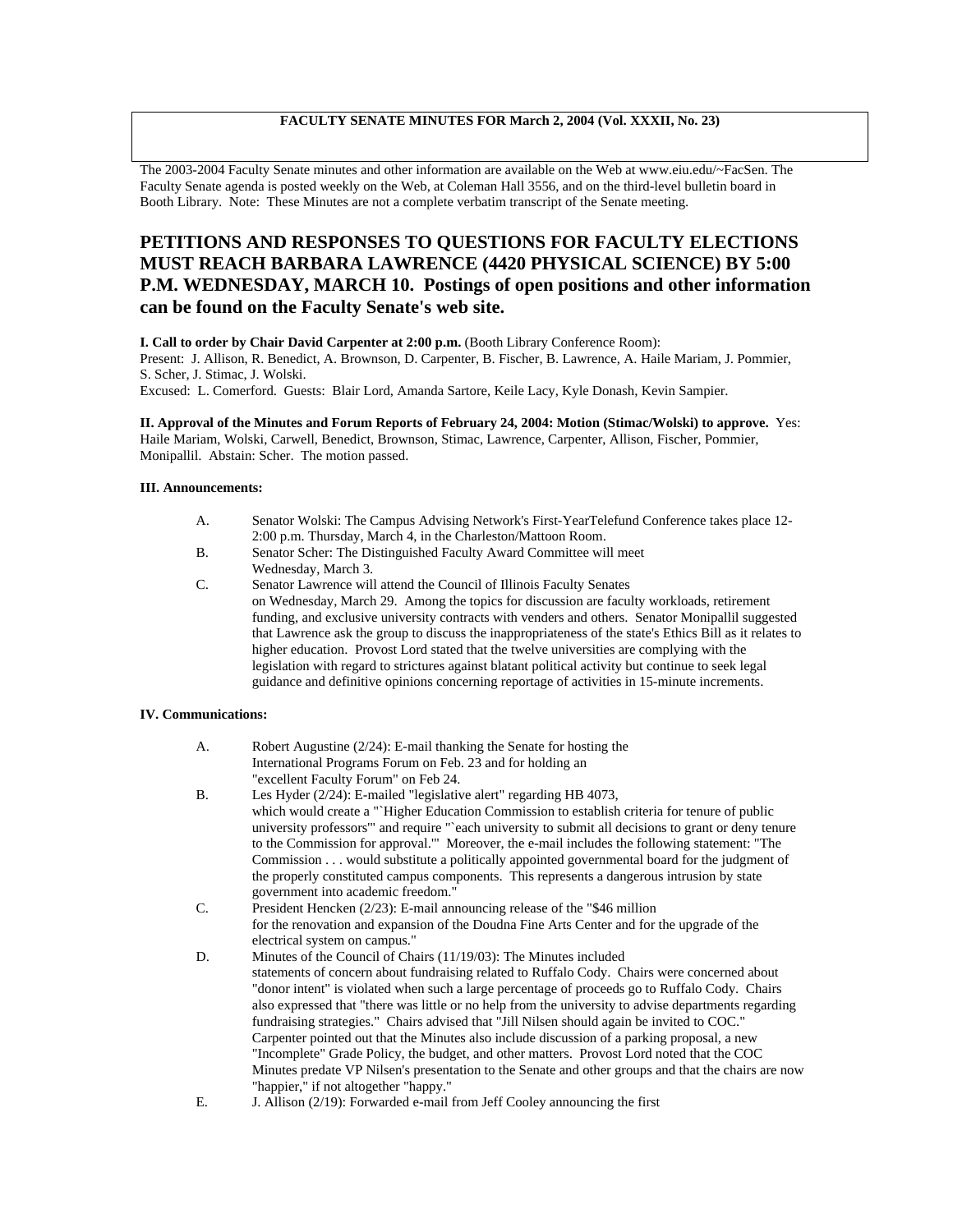meeting (2/27) of the search committee for a Facilities Planning and Management Director.

- F. Student Senate Minutes of February 18 and February 25.
- G. Jeff Cooley (2/17): Memorandum confirming the Senate's appointment of Allison to the search committee for a Facilities Planning and Management Director.
- H. Bob Chesnut (3/2): E-mail conveying the following information: "Bob Chesnut [Interim-Director of Grants and Research] is drafting a comprehensive policy for conducting research with human subjects. The draft policy will begin circulating through departments within the next few weeks. After a first round of comments and revisions, the policy will be given to the faculty senate for further comments and suggestions. Finally, the revised draft will be made available to the entire campus via a web site. After final revisions, the policy will be formalized with a new IGP."
- I. Gary Foster (2/25): E-mail thanking the Senate for providing a Faculty Forum, which included an "extremely impressive" discussion in "general session" and breakout sessions that "were both informative and productive."
- J. Martha Brown (2/25): E-mail announcing that open sessions for Interviewing candidates for the Chair position in the School of Business will be held Monday, March 1, from 2-3 p.m. and Wednesday, March 3, from 2-3 p.m. in Lumpkin 2030.
- K. Charles Delman (2/24): E-mail regarding legislation related to tenure decisions (see "B" under these Communications). Delman writes, "In addition to the criticisms of the AAUP, the proposed commission clearly violates the Illinois Labor Relations Act." Since "tenure is a condition of employment," it follows that "the proposed commission constitutes illegal interference with the rights of the union in collective bargaining, as codified in the IELRA."

#### **V. Business:**

A. Committee Reports

Executive Committee: Carpenter reported on the President's recommendation that the responsibility for scholarships and grants for students be placed in Academic Affairs. President Hencken recommends earmarking a set amount of money for Honors. Such an arrangement, he believes, will allay most of the concerns of the Senate while avoiding disruptions and complications in the awarding of student scholarships and grants. Senator Carwell asked about who awards scholarships and grants to individual students in the Honors College. Lord said that the Honors Council does so. Senator Scher voiced concern about the "mysterious process" whereby members of the Honors Council are chosen. Senator Fischer responded that there is nothing mysterious about the selection process. All faculty members have been publicly invited to apply for membership, and all prospective members are announced to and approved by CAA.

Carpenter and Allison also reported conversation with the President about faculty membership on the Board of Trustees. President Hencken is not opposed to faculty membership, and he recommended that faculty work with members of state government such as Chapin Rose and Dale Righter. Senator Scher stressed the importance of support from university presidents and boards, and he asked Senator Lawrence to highlight membership on boards at the upcoming meeting of the Council of Faculty Senates.

Carpenter reported that the CUPB voted against a motion to reduce its size -- an outcome that did not surprise him.

Allison emphasized that the final decision concerning

CUPB rests with the President and the President's Council.

Carpenter praised the success of Eastern's recent lobby day in Springfield. More that 130 faculty, staff, students, alumni, and administrators participated. Unfortunately, as Provost Lord pointed out, the universities face a 2% decrease, which means a loss of \$950,000 for EIU.

Nominations Committee: Senator Lawrence confirmed that Team-Grant Positions are to be nominated, not elected.

Elections Committee: Senator Lawrence stated that the committee had received a petition for one CFR person from the library faculty.

As this petition carried ten signatures from the seventeen library faculty, and since no other petition was submitted, Senator Laurence suggested that the Senate vote to suspend the Senate's Bylaws requiring a full election and to appoint the nominee forwarded from